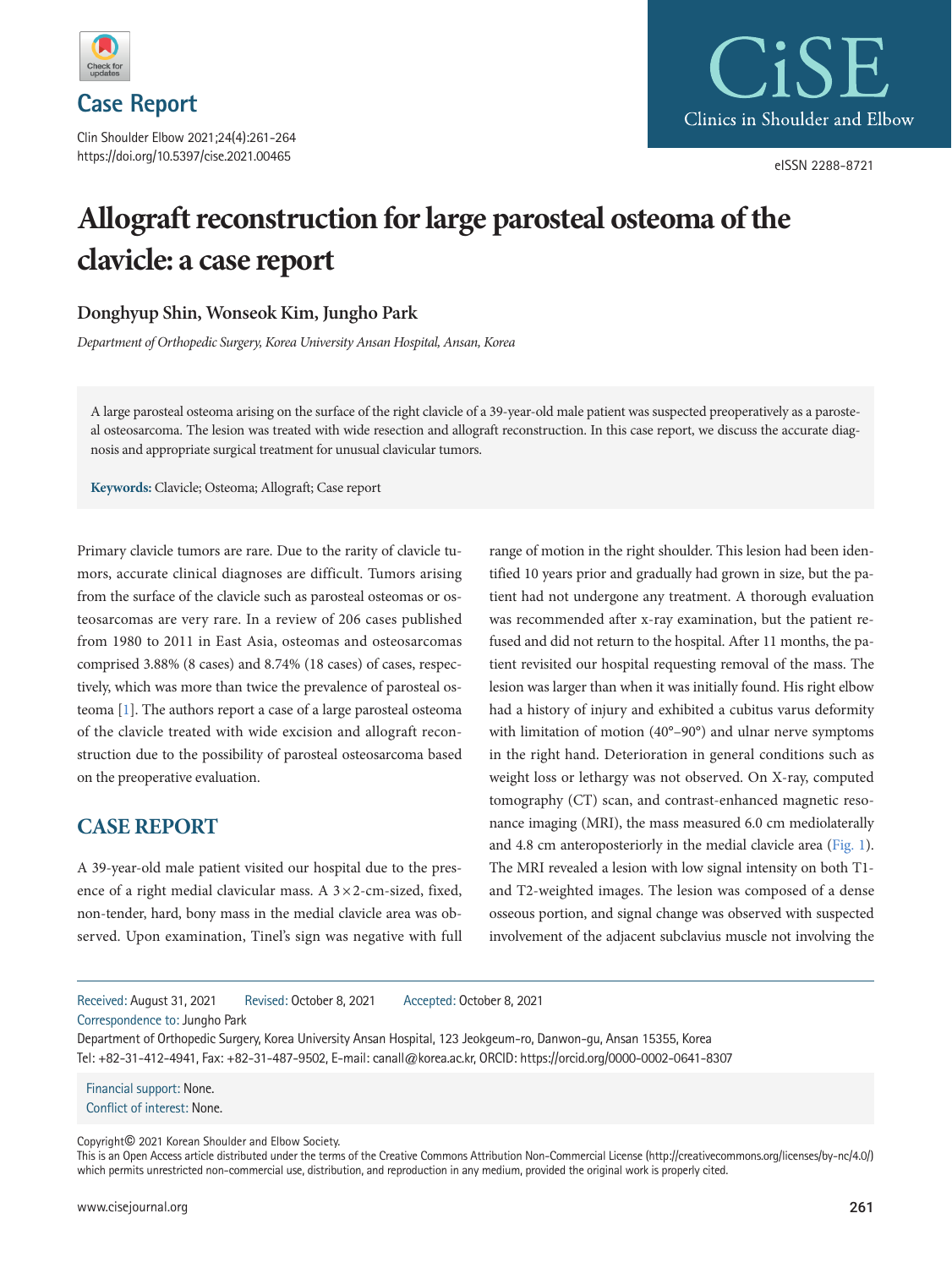<span id="page-1-0"></span>

**Fig. 1.** On plain X-ray, a large dense sclerotic mass was noted in the area of the right medial clavicle.

first rib [\(Fig. 2\)](#page-1-1). Through a multi-disciplinary approach with our radiology and hemato-oncology departments, the most likely diagnosis was parosteal osteosarcoma, followed by parosteal osteoma. The main reason for suspecting malignancy was involvement of the subscapularis enhancing soft tissue portion and deviating subclavian vein. To rule out malignancy and to determine the stage of tumor, chest CT, bone scan, and positron emission tomography (PET)-CT were performed. On the bone scan, an active lesion was identified on the right medial clavicle. No metastatic lesions were observed on PET-CT. After radiologic interpretation, the patient requested complete removal of the mass. Wide resection with allograft reconstruction was decided upon after extensive communication with the patient due to the large size of the mass, recent rapid growth, fear of recurrence with suspicious malignancy, and possibility of inappropriate diagnosis after inadequate biopsy. Medial resection was performed through the sternoclavicular joint, and lateral resection was created with a margin approximately 3 cm from the most lateral aspect of the clavicular mass [\(Fig. 3\)](#page-1-2). During resection, soft tissue adhesion was identified between the posterior clavicle and the first rib. Atypical cells were not observed on frozen biopsy that included medial and lateral portions of the fist rib and subclavius muscle. Fibular allograft bone was inserted through the defect site after measuring the exact size. Fixation was performed between the sternum and fibular allograft and between the fibular allograft and remnant lateral clavicle using two plates and screws [\(Fig. 4\)](#page-1-3). An additional plate was inserted between the two previously inserted plates to prevent stress fracture. Demineralized bone matrix was used to promote bone healing. After the operation, daily teriparatide (Forsteo; Lilly, Seoul, Korea) was injected subcutaneously for eight weeks. Five months after the operation, bony union was observed between the lateral strut and remnant clavicle on the follow-up X-ray. After 11 months, the patient visited

<span id="page-1-1"></span>

**Fig. 2.** Magnetic resonance imaging showing a lesion with low signal intensity on both T1- and T2-weighted images with suspected involvement of the adjacent subclavius muscle with enhancing soft tissue portion and deviating subclavian vein. (A) Axial image. (B) Sagittal image.

<span id="page-1-2"></span>

**Fig. 3.** A photograph of the resected clavicle including the entire mass.

<span id="page-1-3"></span>

**Fig. 4.** After wide resection and allograft reconstruction, three plates and screws were fixed.

the hospital after experiencing discomfort at the operation site. The medial plate was fractured, but no further procedures were performed [\(Fig. 5\)](#page-2-1). The range of motion after 28 months was active forward flexion 160°, abduction 130°, and external rotation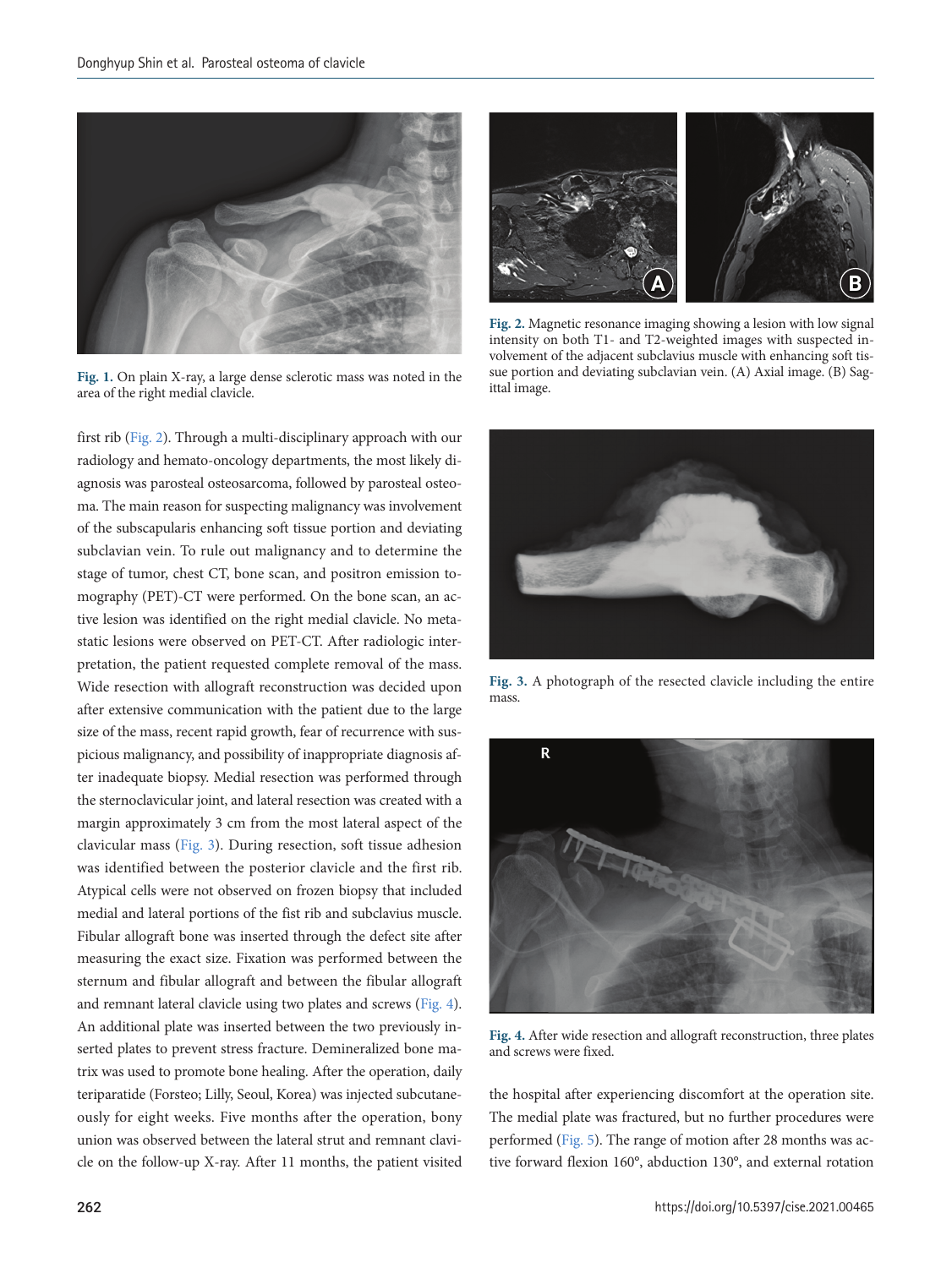<span id="page-2-1"></span>

**Fig. 5.** X-ray taken at 23 months after surgery, showing that the fractured area at 11 months after surgery was well fused. An angular deformity and sternal screw loosening with medial plate pull-out were observed. Since there were no indications of additional pain or discomfort, further observation was performed.

at the side 80°. This was meaningful in that it indicated successful recovery of radiographic and functional outcomes after wide excision with allograft reconstruction for large parosteal osteoma of the clavicle.

## **DISCUSSION**

Primary clavicle tumor and tumorous lesions are rare, and the majority of studies were case reports [\[2\]](#page-2-2). Since osteomas are benign lesions, it is important to differentiate them from malignant lesions like parosteal osteosarcoma or parosteal chondrosarcoma [\[3\]](#page-2-3). In our case, bone scan revealed an active bone lesion, and the clinical diagnosis of the radiology department was parosteal osteosarcoma due to suspicious involvement of the subscapularis enhancing soft tissue portion and deviating subclavian vein, making it difficult to determine treatment. For evaluation of soft tissue mass or bone tumor, biopsies with various techniques are helpful and important deciding factors. Choosing the appropriate biopsy is important for accurate diagnosis of tumors [\[4-](#page-2-4)[6\]](#page-3-0). In our case, we questioned the accuracy of the biopsy since negative predictive values has been shown in the literature. The medial clavicular mass was diagnosed initially as an aneurysmal bone cyst, but due to its rapidly growing nature after diagnosis, open biopsy was performed, revealing a high-grade osteosarcoma [\[5\]](#page-3-1). In our case, the patient requested lesion removal regardless of pathology. Careful discussion was performed to determine whether or not a preoperative biopsy would be valuable. It was decided that wide excision be performed with negative margins

without preoperative biopsy. In addition, the possibility of tumor seeding or contamination on the biopsy tract could not be ignored. Pressure on the surrounding tissues was an important factor in determining the type of surgery. After wide excision, a mass with a size of  $4.9 \times 3.5 \times 3.5$  cm with negative resection margins was obtained. Nora's lesion known as bizarre parosteal osteochondromatous proliferation was observed and was supportive of parosteal osteoma, but a clinicopathologic correlation was recommended. The final result was a parosteal osteoma and not a parosteal osteosarcoma as was suspected in preoperative MRI. In summary, the importance of biopsy in diagnosis of a tumor is well known. However, biopsy has the possibility of negative predictive values. Especially for the patient in our case, hoping for operative resection due to the large mass effect, the risk-benefit of biopsy must be considered.

Claviculectomy for clavicular tumor can be inferior functionally due to many issues such as loss of the role as a supporter, muscle weakness, cosmetic problems, and restriction of joint motion as well as loss of the protector effect for important vessels and nerves located in the back of the clavicle [\[7\]](#page-3-2). Performing reconstruction using allograft after resecting the clavicle can lead to many complications from the bone graft material. There is a way to re-insert the clavicle after radiation treatment to perform reconstruction [\[8](#page-3-3)]. In our case, satisfactory recovery of the radiographic and functional outcomes was obtained after wide excision with allograft reconstruction for large parosteal osteoma of the clavicle.

#### **ORCID**

Donghyup Shin https://orcid.org/0000-0003-2282-0934 Wonseok Kim https://orcid.org/0000-0002-4639-7088 Jungho Park https://orcid.org/0000-0002-0641-8307

#### **REFERENCES**

- <span id="page-2-0"></span>1. [Ren K, Wu S, Shi X, Zhao J, Liu X. Primary clavicle tumors and](https://doi.org/10.1007/s00402-012-1462-2)  [tumorous lesions: a review of 206 cases in East Asia. Arch Or](https://doi.org/10.1007/s00402-012-1462-2)[thop Trauma Surg 2012;132:883-9.](https://doi.org/10.1007/s00402-012-1462-2)
- <span id="page-2-2"></span>2. [Inokuchi T, Hitora T, Yamagami Y, Nishimura H, Yamamoto T.](https://doi.org/10.1155/2014/824959)  [Parosteal osteoma of the clavicle. Case Rep Orthop 2014;2014:](https://doi.org/10.1155/2014/824959) [824959.](https://doi.org/10.1155/2014/824959)
- <span id="page-2-3"></span>3. [Prabowo Y, Kamal AF, Kodrat E, Prasetyo M, Maruanaya S,](https://doi.org/10.1155/2020/4807612)  [Efar TS. Parosteal osteosarcoma: a benign-looking tumour,](https://doi.org/10.1155/2020/4807612)  [amenable to a variety of surgical reconstruction. Int J Surg On](https://doi.org/10.1155/2020/4807612)[col 2020;2020:4807612.](https://doi.org/10.1155/2020/4807612)
- <span id="page-2-4"></span>[4. Layfield LJ, Schmidt RL, Sangle N, Crim JR. Diagnostic accura-](https://doi.org/10.1002/dc.23005)